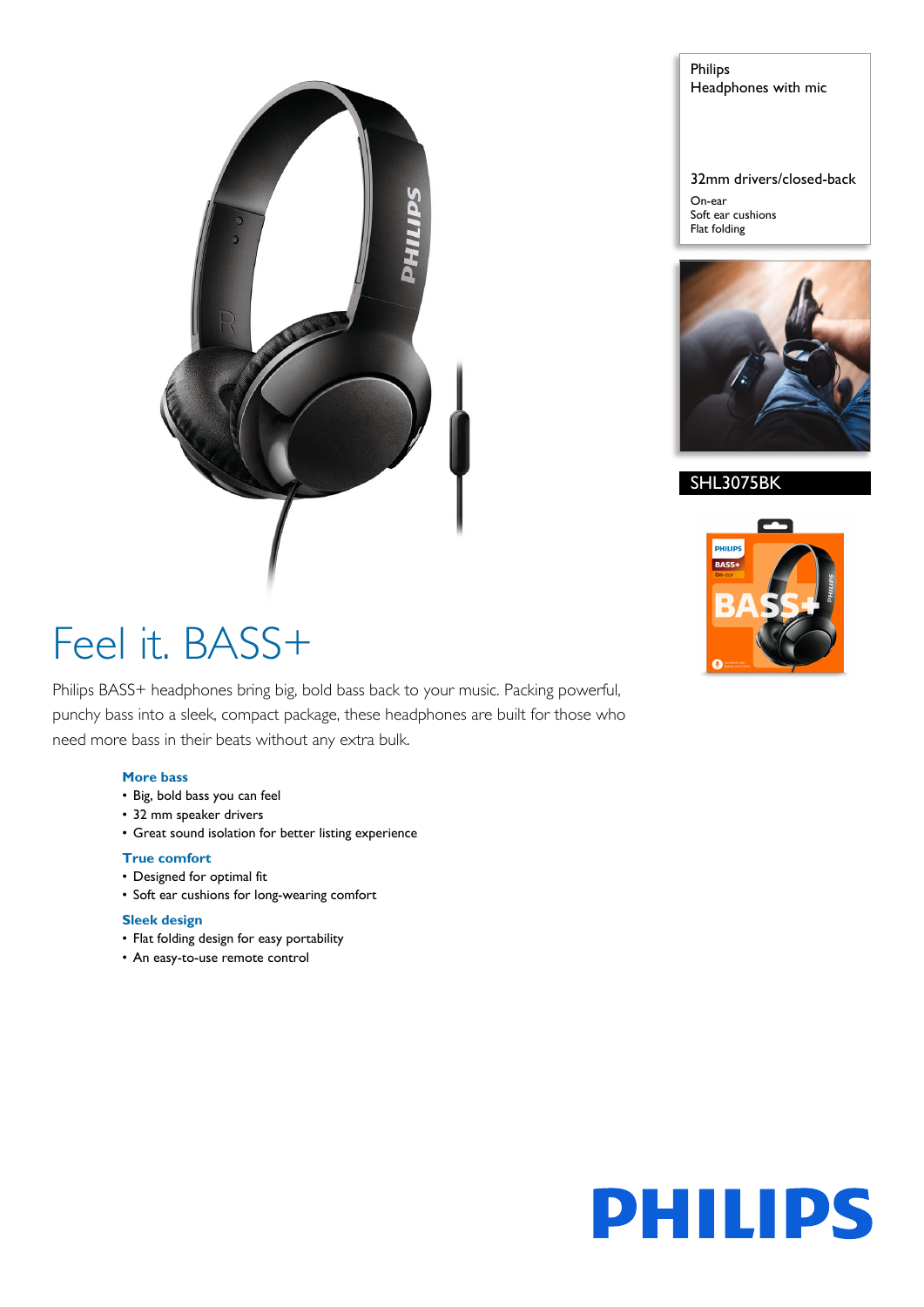## Headphones with mic 32mm drivers/closed-back On-ear, Soft ear cushions, Flat folding

**Highlights** 

# **32 mm drivers**



BASS+ headphones feature 32mm speaker drivers that produce big, pumping bass.

# **Adjustable fit**



Designed for optimal fit, BASS+ headphones feature swiveling earshells and an adjustable headband to ensure a great fit for all wearers.

## **Big, bold bass**



This is big, powerful bass that lets you really feel the beat. Don't let the sleek design fool you – specially tuned drivers and bass vents produce ultra-low end frequencies to create a unique BASS+ sound signature.

#### **Flat folding**



With their flat folding design, BASS+ headphones are easy to fold and store away, making them your ideal travel companion.

# **Handsfree calls**



An easy-to-use remote control allows you to play or pause tracks and answer calls with a simple push of a button.

#### **Soft cushions**



Soft, breathable ear cushions provide great comfort over long listening sessions.

## **Sound isolation**



With a closed acoustic design, BASS+ headphones block out ambient noise to create improved sound isolation for a better listening experience.